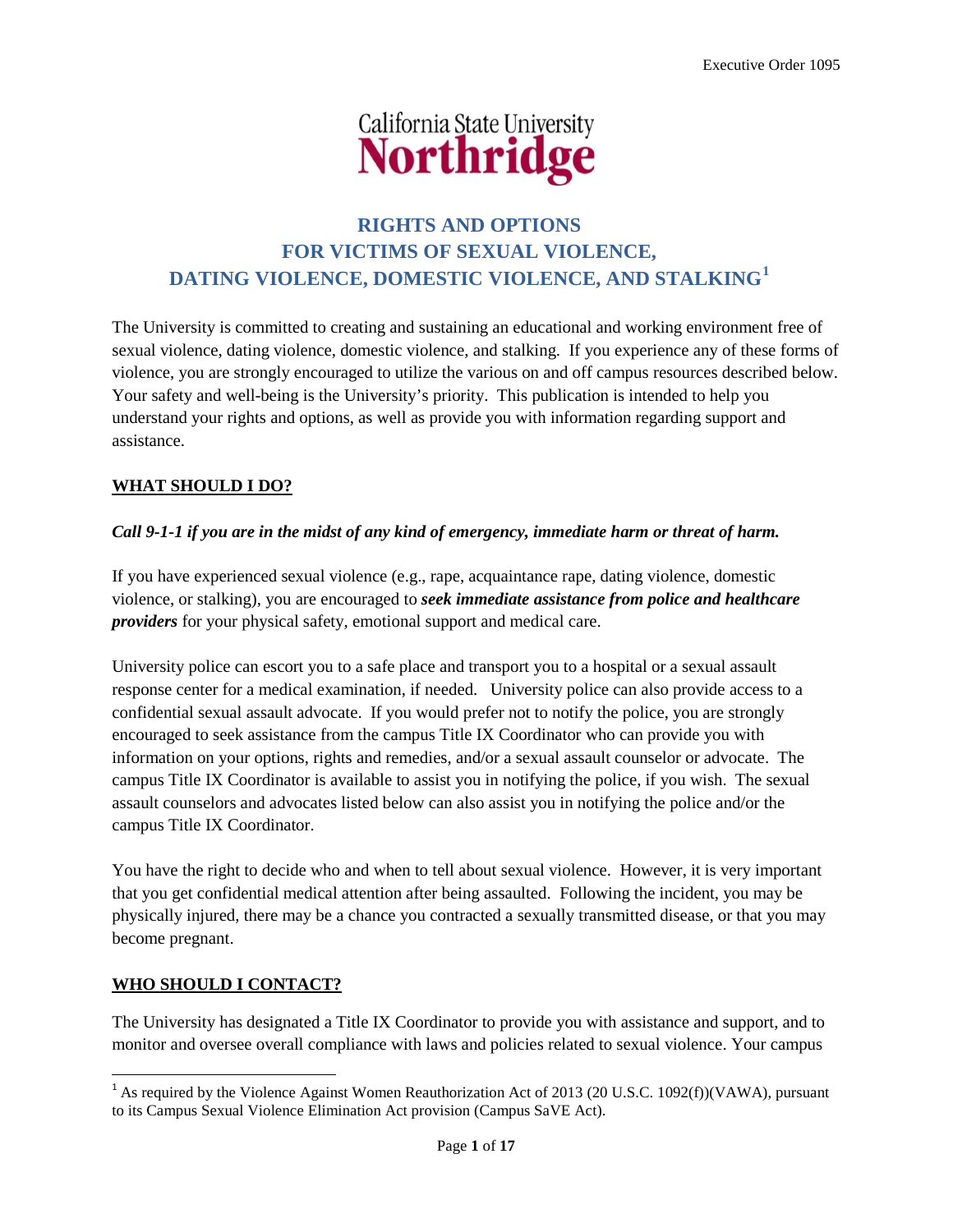Title IX Coordinator is available to explain and discuss your right to file a criminal complaint; the University's relevant complaint process, and your right to receive assistance with that process, including the investigation process; how confidentiality is handled; available resources, both on and off campus; and other related matters.

## **CSUN Title IX Coordinator**

Susan Hua 18111 Nordhoff Street, Northridge, CA 91330-8208 University Hall, Room 285 Phone: (818) 677-2077 E-Mail: susan.hua@csun.edu Hours: 8:00 a.m. to 5:00 p.m., Monday through Friday <http://www.csun.edu/eqd>

## **CSUN Title IX Deputy Coordinator**

Karen Dubert 18111 Nordhoff Street, Northridge, CA 91330-8208 University Hall, Room 285 Phone: (818) 677-2077 E-Mail: karen.dubert@csun.edu Hours: 8:00 a.m. to 5:00 p.m., Monday through Friday <http://www.csun.edu/eqd>

## **CSUN Department of Police Services**

Captain Scott VanScoy 9222 Darby Avenue, Northridge, CA 91330 Located on the corner of Darby Ave. & Prairie St. Phone: (818) 677-5582 E-Mail: scott.g.vanscoy@csun.edu Hours: 8:00 a.m. to 5:00 p.m., Monday through Friday 24 Hour Police Dispatch: (818) 677-2111 <http://www.csun.edu/police>

## **Local Police**

Los Angeles Police Department Devonshire Community Police Station, Sex Crimes Unit 10250 Etiwanda Avenue, Northridge, CA 91325 Phone: (818) 832-0979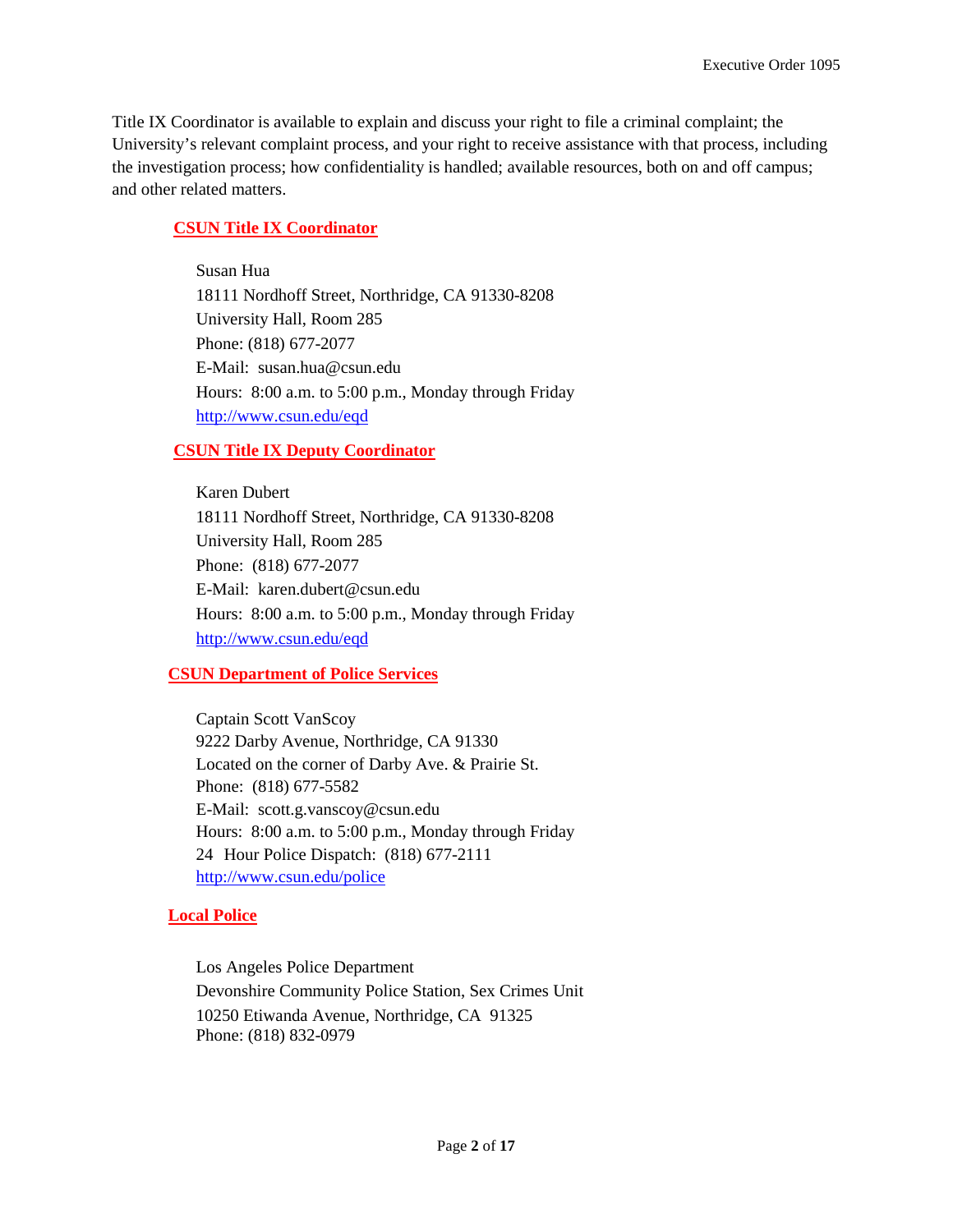## **U.S. Department of Education, Office for Civil Rights (OCR):**

Phone: (800) 421-3481 or [ocr@ed.gov](mailto:ocr@ed.gov) If you wish to fill out a complaint form online with the OCR, you may do so at: <http://www2.ed.gov/about/offices/list/ocr/complaintintro.html>

## **The White House Task Force to Protect Students From Sexual Assault**

### **[https://www.NotAlone.gov](https://www.notalone.gov/)**

**Please note that you can locate additional services and resources in your area by entering your zip code at <https://www.notalone.gov/resources/>**

## **Medical & Counseling Services**

### *Campus Services*

### **University Counseling Services (UCS)**

18111 Nordhoff Street, Northridge, CA 91330 Bayramian Hall Room 520 Phone: (818) 677-2366 Hours: 8:00 a.m. to 5:00 p.m., Monday through Friday After hours, urgent care assistance (818) 677-2366, option 3 <http://www.csun.edu/counseling>

### **Klotz Student Health Center**

18111 Nordhoff Street, Northridge, CA 91330 Located east of the bookstore, across from the National Center on Deafness Phone: (818) 677-3666 Hours: 8:00 a.m. to 5:00 p.m., Monday through Wednesday 9:00 a.m. to 5:00 p.m., Thursday 8:00 a.m. to 5:00 p.m., Friday

<http://www.csun.edu/shc>

### **Women's Research and Resource Center**

Shira Brown 18356 Halsted Street, Northridge, CA 91330-8251 Phone: (818) 677-2780 E-Mail: [wrrc@csun.edu](mailto:wrrc@csun.edu) <https://www.csun.edu/ws/WRRC.html>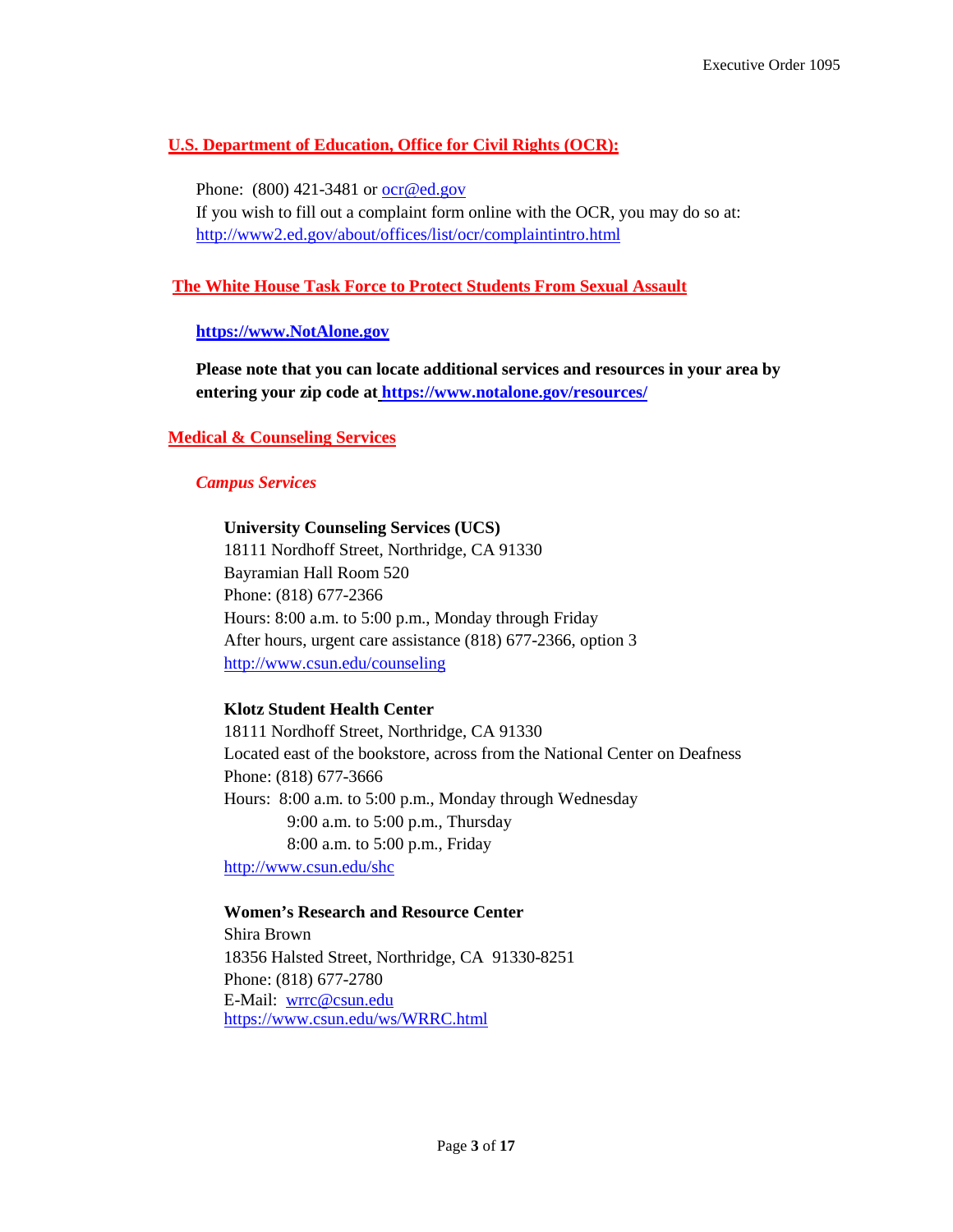### **CSUN HelpLine**

(in conjunction with UCS and Associated Students, Inc.) Phone: (818) 349-HELP (4357) – ALL CALLS ARE CONFIDENTIAL Hours: 6:00 p.m. to 12:00 a.m., Sunday through Thursday 7:00 p.m. to 10:00 p.m., Friday and Saturday <http://www.csun.edu/helpline>

### *Off-Campus Services*

*Hospitals*

## **Northridge Hospital Medical Center** 18300 Roscoe Blvd., Northridge, CA 91328

Phone: (818) 885-8500 [http://www.northridgehospital.org](http://www.northridgehospital.org/)

### **Olive View Medical Center**

14445 Olive View Dr., #2B101, Sylmar, CA 91342 Phone: (818) 364-1555 <http://www.uclaoliveview.org/ovucla.html>

## *Urgent-Care Facilities*

### **Reseda Medical Clinic**

18355 Sherman Way, Reseda, CA 91335 Phone: (818) 343-0964 Hours: 9:00 a.m. to 5:30 p.m., Monday through Friday

### **Valley Urgent Care Center**

9346 Corbin Avenue, Northridge, CA 91325 Phone: (818) 349-9966 Hours: 9:00 a.m. to 6:00 p.m., Monday through Friday [http://www.sfvalleyurgentcare.com](http://www.sfvalleyurgentcare.com/)

### *Community Resources*

**Strength United** (formerly Valley Trauma Center) 14653 Gault Street, Van Nuys, CA 91405 Phone: 24-Hour Support, Referral and Crisis Response Line (818) 886-0453 or (661) 253-0258 <http://www.csun.edu/eisner-education/strength-united>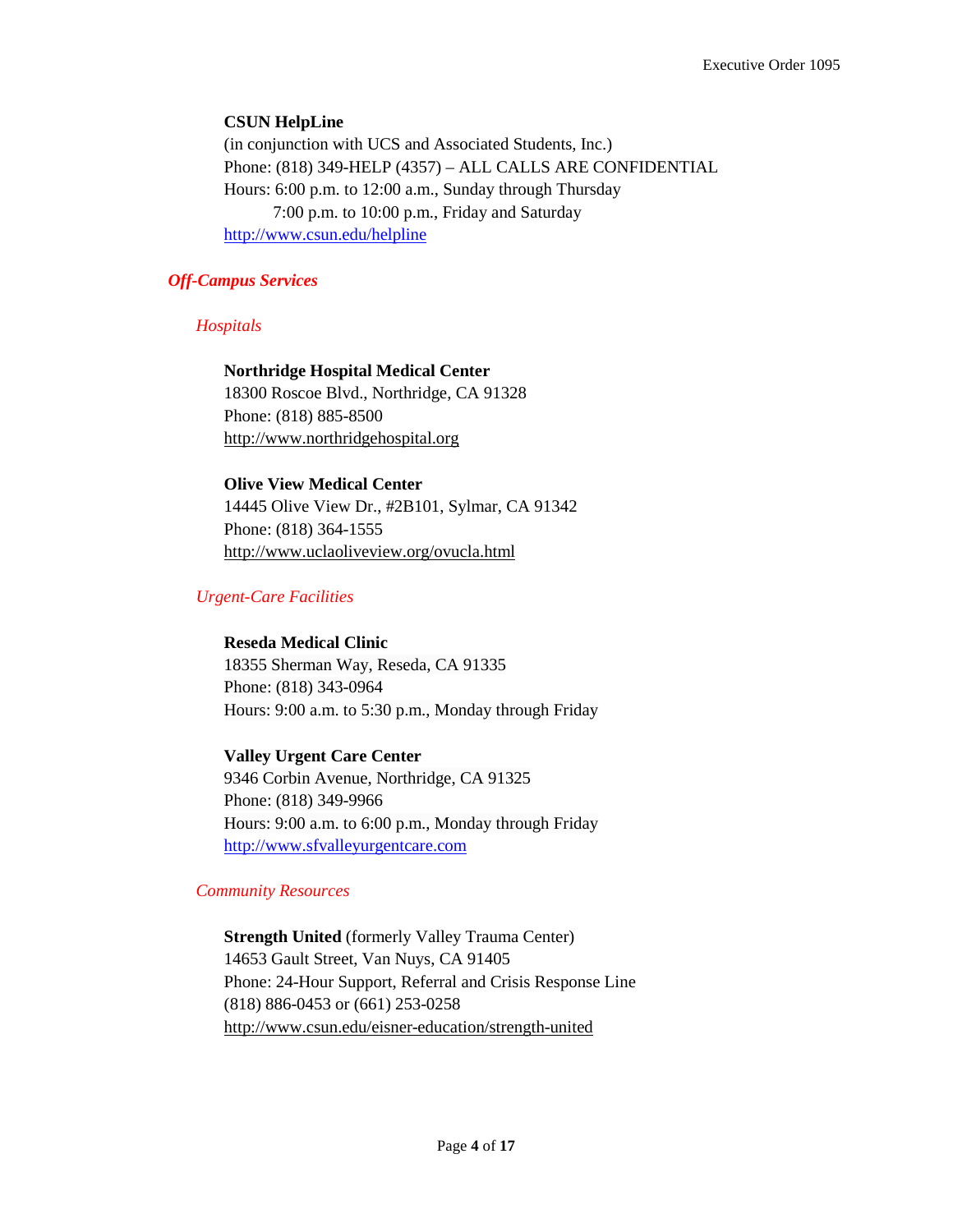#### **Family Justice Center**

14653 Gault Street, Van Nuys, CA 91405 Phone: 24-Hour Support, Referral and Crisis Response Line (818) 886-0453 or (661) 253-0258 [http://www.csun.edu/eisner-education/strength-united/family-justice](http://www.csun.edu/eisner-education/strength-united/family-justice-center)[center](http://www.csun.edu/eisner-education/strength-united/family-justice-center)

#### **Santa Monica Rape Treatment Center**

Santa Monica-UCLA Medical Center 1250 Sixteenth Street, Santa Monica, CA 90404 Phone: (310) 319-4000 [http://www.911rape.org](http://www.911rape.org/) **Peace Over Violence-Rape & Battery Hotline** Phone: 24-Hour Hotlines (213) 626-3393 or (310)-392-2381 or (626) 793-3385 [http://www.peaceoverviolence.org](http://www.peaceoverviolence.org/)

### *National Resources*

**The National Center for Victims of Crimes** Phone: 1-800-FYI-CALL (1-800-394-2255) / TTY Line 1-800-211-7996 Hours: 8:30 a.m. to 8:30 p.m. ET, Monday through Friday [http://www.victimsofcrime.org](http://www.victimsofcrime.org/)

**RAINN – Rape, Abuse, Incest National Network National Sexual Assault Online** Phone: 1-800-656-HOPE (4673) National Online Hotline: <https://ohl.rainn.org/online>

#### **CALCASA – California Coalition Against Sexual Assault**

Phone: (916) 446-2520 / TTY Line (916) 446-8802 [http://calcasa.org](http://calcasa.org/)

**National Institute of Justice: Intimate Partner Violence** <http://www.nij.gov/topics/crime/intimate-partner-violence/Pages/welcome.aspx>

**National Domestic Violence Hotline** 24-Hour Phone Support: 1-800-799-SAFE (7233) [http://www.thehotline.org](http://www.thehotline.org/)

**Center for Disease Control and Prevention: Intimate Partner Violence** <http://www.cdc.gov/ViolencePrevention/intimatepartnerviolence/index.html>

### **THE IMPORTANCE OF PRESERVING EVIDENCE**

It is important that you take steps to preserve and collect evidence; doing so preserves the full range of options available to you, be it through the university's administrative complaint procedures or criminal prosecution. To preserve evidence: (1) do not wash your face or hands; (2) do not shower or bathe; (3) do not brush your teeth; (4) do not change clothes or straighten up the area where the assault took place: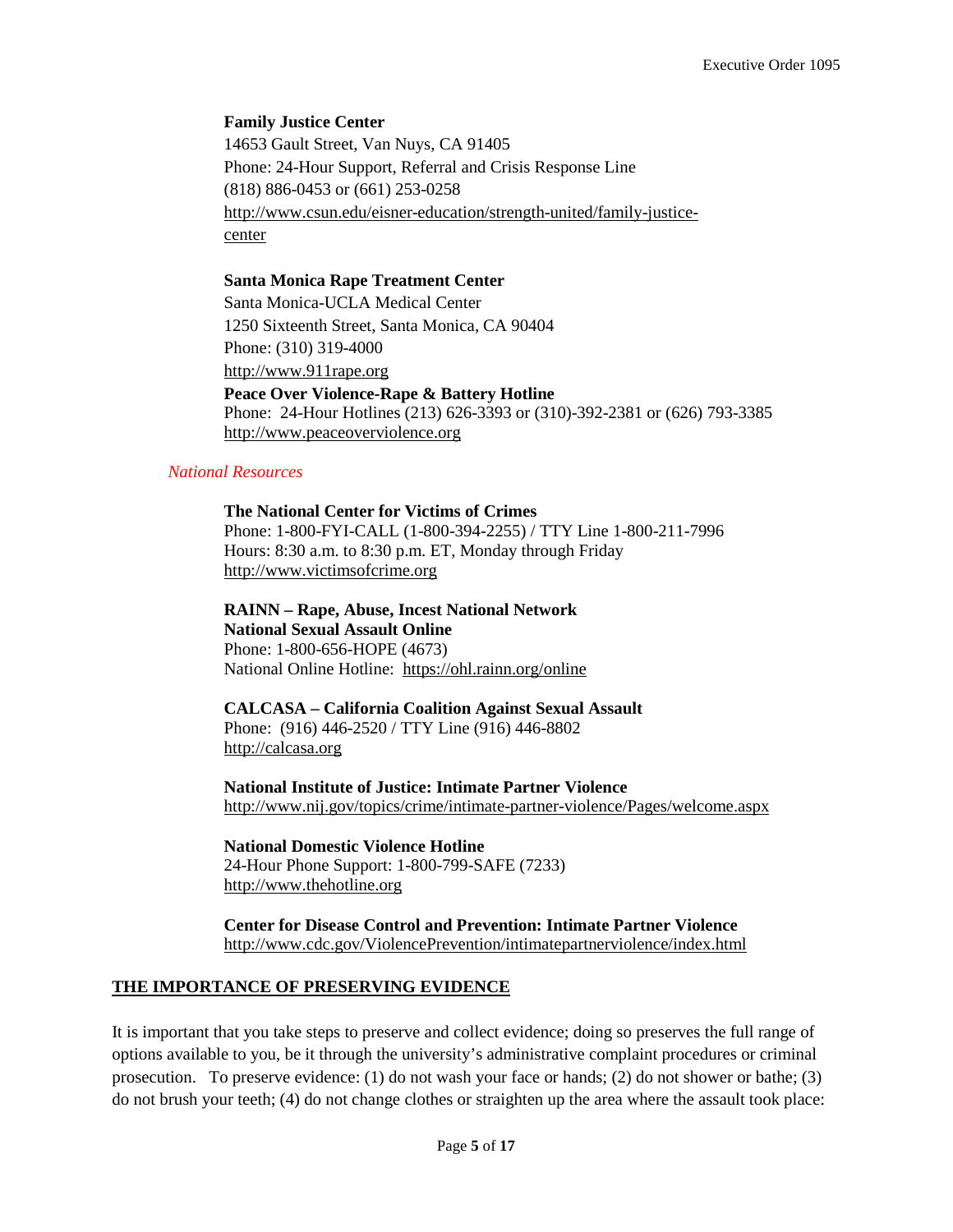(5) do not dispose of clothes or other items that were present during the assault, or use the restroom; and (6) seek a medical exam immediately. If you already cleaned up from the assault, you can still report the crime, as well as seek medical or counseling treatment. You may consult with the campus Title IX Coordinator or a local sexual assault victim resource center (see contact information above) for assistance as well.

### **WHAT REPORTING OPTIONS DO I HAVE?**

*The University's primary concern is your safety and the safety of the campus community.* The use of alcohol or drugs never makes the victim at fault for sexual violence. If you have experienced sexual violence, you should not be deterred from reporting the incident out of a concern that you might be disciplined for related violations of drug, alcohol, or other University policies. Except in extreme circumstances, University students or employees who are victims of sexual violence will not be subject to discipline.

You have several reporting options, and you may pursue one or all of these options at any time. It is your right to have a friend, family member, sexual assault advocate, or other representative present with you while reporting the incident. You also have the right to have a sexual assault counselor and support person of your choice present with you during a rape examination.

The campus Title IX Coordinator can assist you in notifying the police if you choose:

**Criminal**: Reporting to University Police and/or local police is an option at any time. If you choose not to report to the police immediately following a sexual violence incident, you can still make the report at a later time. However, with the passage of time, the ability to gather evidence to assist with criminal prosecution may be limited. Depending on the circumstances, the police may be able to obtain a criminal restraining order on your behalf.

**Administrative**: You may report to the campus Title IX Coordinator, who will provide you with written and verbal information regarding applicable University complaint procedures for investigating and addressing the incident. The Title IX Coordinator will also provide you with information regarding resources available to you, as well as information regarding your rights and options. Contact information for the Title IX Coordinator is listed above.

The campus Title IX Coordinator will also discuss with you any reasonable interim remedies the University may offer prior to conclusion of an investigation or potential disciplinary action to reduce or eliminate negative impact on you and provide you with available assistance. Examples include: adjustment to work assignments, course schedules or supervisory reporting relationship; requiring the accused to move from University-owned or affiliated housing; immediately prohibiting the accused from coming to the University; or prohibiting the accused from contacting the parties involved in the reported incident. These options may be available to you whether or not you choose to report the sexual violence to campus police or law enforcement. The Title IX Coordinator remains available to assist you and provide you with reasonable remedies requested by you throughout the reporting, investigative, and disciplinary processes, and thereafter.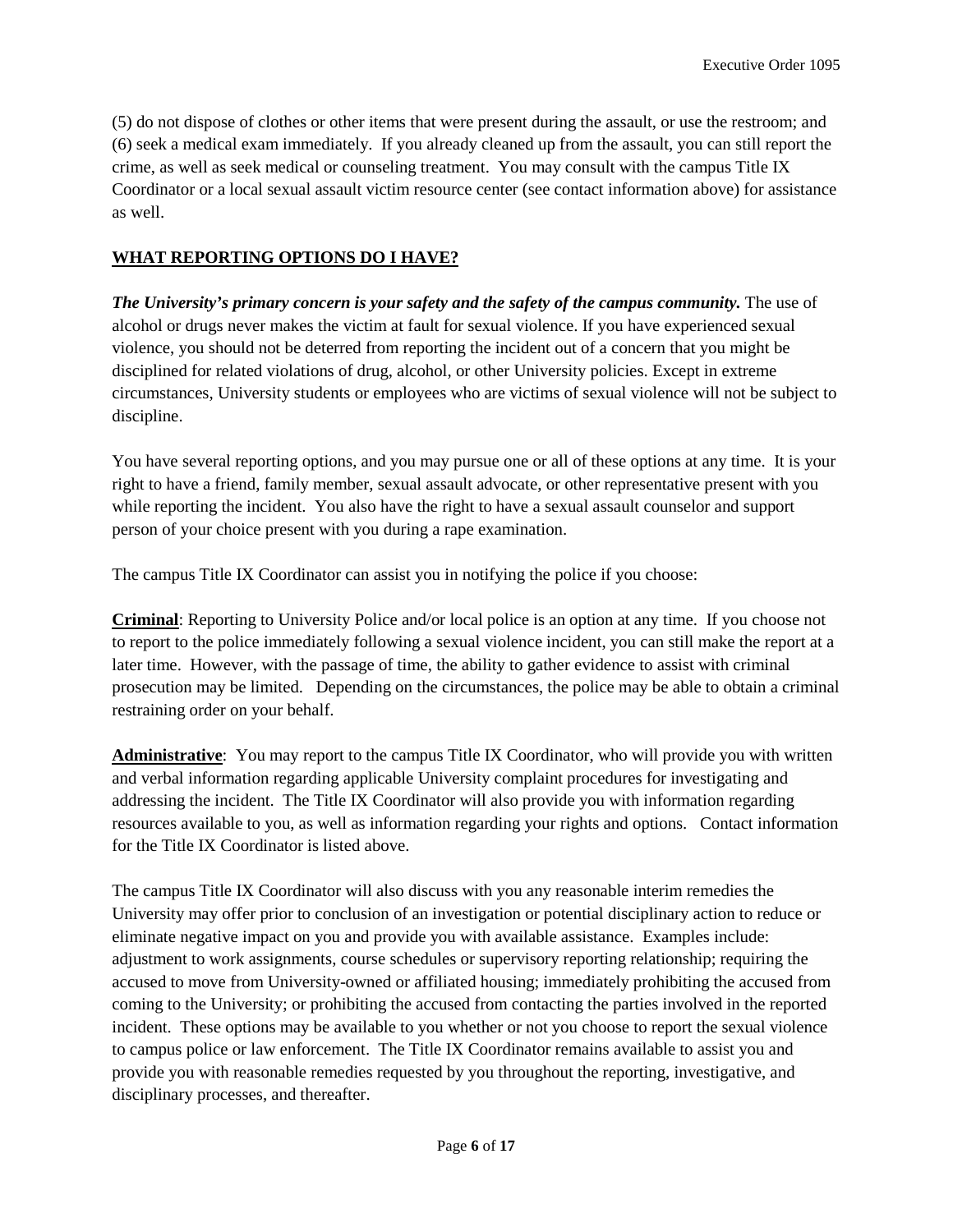If it is determined that University policy<sup>[2](#page-6-0)</sup> prohibiting sexual violence was violated, the accused will be subject to discipline, up to and including dismissal from University employment or expulsion from the University. You are entitled to be accompanied to any related meeting or proceeding by an advisor of your choice. However, if you do not wish to participate in an investigation or hearing process, you have the right to decline to do so.

**Health/Counseling/Clergy:** You may choose to seek advice and assistance from physicians, psychotherapists, professional counselors, clergy, sexual assault and domestic violence counselors and advocates, including individuals who work or volunteer for them.

**Civil Lawsuit**: You may choose to file a civil lawsuit against the perpetrator, whether or not criminal charges

have been filed. A civil lawsuit provides you the opportunity to recover actual damages, which may include compensation for medical expenses, lost wages, pain, suffering and emotional distress.

You may also choose to obtain a protective or restraining order (such as a domestic violence restraining order or a civil harassment restraining order). Restraining orders must be obtained from a court in the jurisdiction where the incident occurred. Restraining orders can protect victims who have experienced or are reasonably in fear of physical violence, sexual violence, domestic violence, dating violence and stalking. Your campus Title IX Coordinator can offer assistance with obtaining a protective or restraining order.

**Non-reporting**: You are strongly encouraged to report any incident of sexual violence to the police and/or campus Title IX Coordinator so that steps may be taken to protect you and the rest of the campus community. However, non-reporting is also an option.

## **CONFIDENTIALITY – KNOW YOUR OPTIONS**

We encourage victims of sexual violence to talk to someone about what happened – so you can get the support you need, and so the University can respond appropriately. Whether – and the extent to which – a University employee may agree to maintain confidentiality (and not disclose information to the Title IX Coordinator) depends on the employee's position and responsibilities at the University. This information is intended to make you aware of the various reporting and confidential disclosure options available to you – so you can make informed choices about where to turn for help. The University encourages victims to talk to someone identified in one or more of these groups.

As explained below, some employees are required by law to maintain near complete confidentiality; talking to them is sometimes called a "privileged communication." Other employees may talk to a victim

<span id="page-6-0"></span><sup>&</sup>lt;sup>2</sup> Executive Order 1096 (Systemwide Policy Prohibiting Discrimination, Harassment and Retaliation Against Employees and Third Parties and Procedure for Handling Discrimination, Harassment and Retaliation Complaints by Employees and Third Parties); Executive Order 1097 (Systemwide Policy Prohibiting Discrimination, Harassment and Retaliation Against Students and Systemwide Procedure for Handling Discrimination, Harassment and Retaliation Complaints by Students).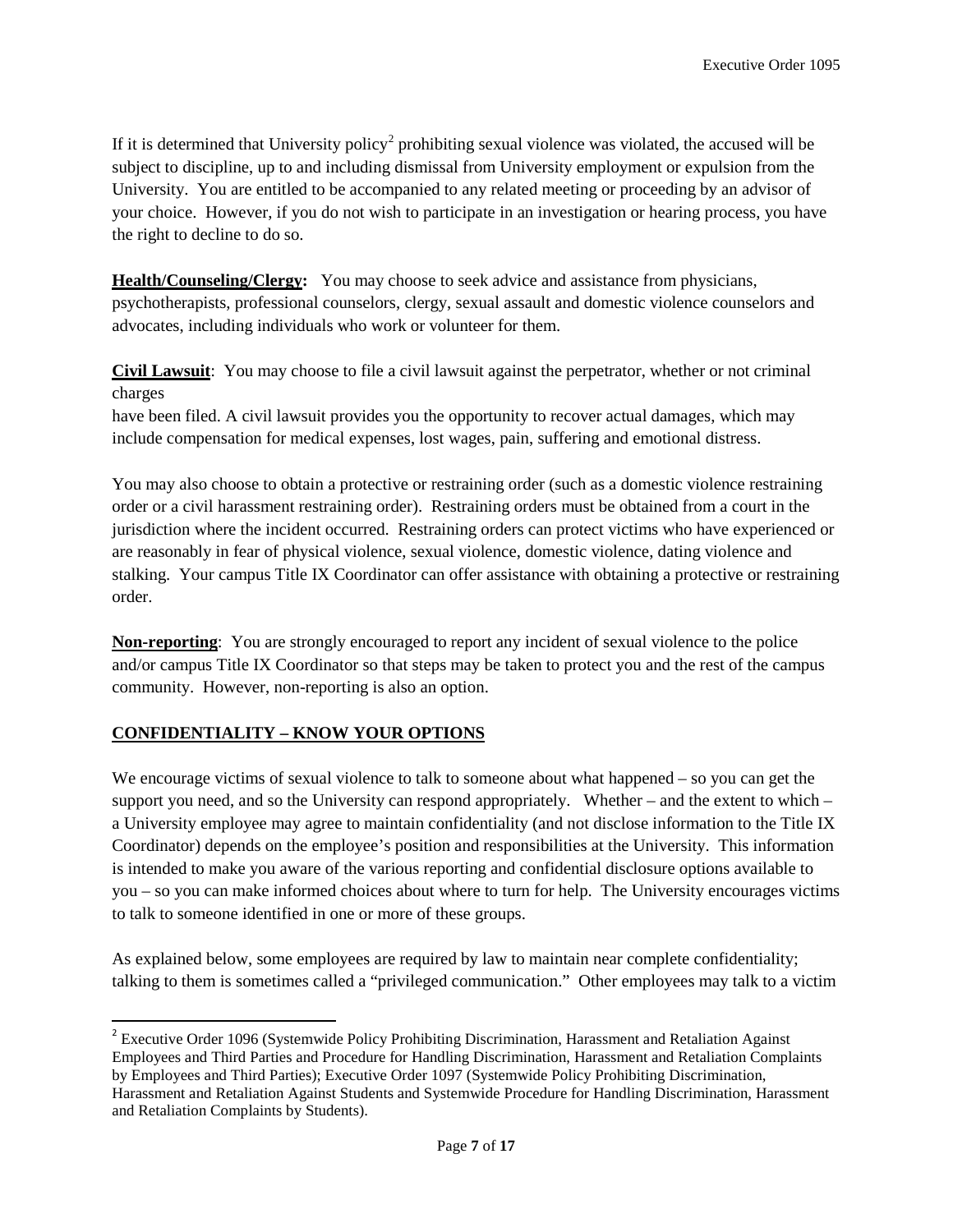in confidence, and generally only report to the University that an incident occurred without revealing any personally identifying information. Thirdly, some employees are required to report all details of an incident (including the identities of both the victim and alleged perpetrator) to the Title IX Coordinator. A report to these employees constitutes a report to the University, and generally creates a legal obligation for the University to investigate the incident and take appropriate steps to address the situation.

### **Privileged and Confidential Communications**

*Physicians, Psychotherapists, Professional Counselors and Clergy[3](#page-7-0)* – Physicians, psychotherapists, professional, licensed counselors, and clergy who work or volunteer on or off campus, and who provide medical or mental health treatment or counseling (including those who act in that role under their supervision) may **not** report **any** information about an incident of Sexual Violence to anyone else at the University, including the Title IX Coordinator, without your consent. You can seek assistance and support from physicians; psychotherapists, professional, licensed counselors, and clergy without triggering a University investigation that could reveal your identity or the fact of your disclosure. *However, see limited exceptions below regarding when health care practitioners must report to local law enforcement agencies. Health care practitioners should explain these limited exceptions to you, if applicable.* Following is the contact information for professional counselors and physicians (if any) on campus:

### *Campus Confidential Resources*

#### **University Counseling Services**

18111 Nordhoff Street, Northridge, CA 91330 Bayramian Hall Room 520 Phone: (818) 677-2366 Hours: 8:00 a.m. to 5:00 p.m., Monday through Friday After hours, urgent care assistance (818) 677-2366, option 3 <http://www.csun.edu/counseling>

### **Klotz Student Health Center**

18111 Nordhoff Street, Northridge, CA 91330 Located east of the bookstore, across from the National Center on Deafness Phone: (818) 677-3666 Hours: 8:00 a.m. to 5:00 p.m., Monday through Wednesday 9:00 a.m. to 5:00 p.m., Thursday 8:00 a.m. to 5:00 p.m., Friday <http://www.csun.edu/shc>

*Sexual Assault and Domestic Violence Counselors and Advocates[4](#page-7-1)* – Sexual assault and domestic violence counselors and advocates who work or volunteer on or off campus in sexual assault centers, victim advocacy offices, women's centers, and health centers (including all individuals who work or

<span id="page-7-0"></span><sup>3</sup> Cal. Evid. Code § 990 *et seq*., § 1010 *et seq*., and § 1030 *et seq*. <sup>4</sup> Cal. Evid. Code § 1035 *et seq*. and § 1037 *et seq*.

<span id="page-7-1"></span>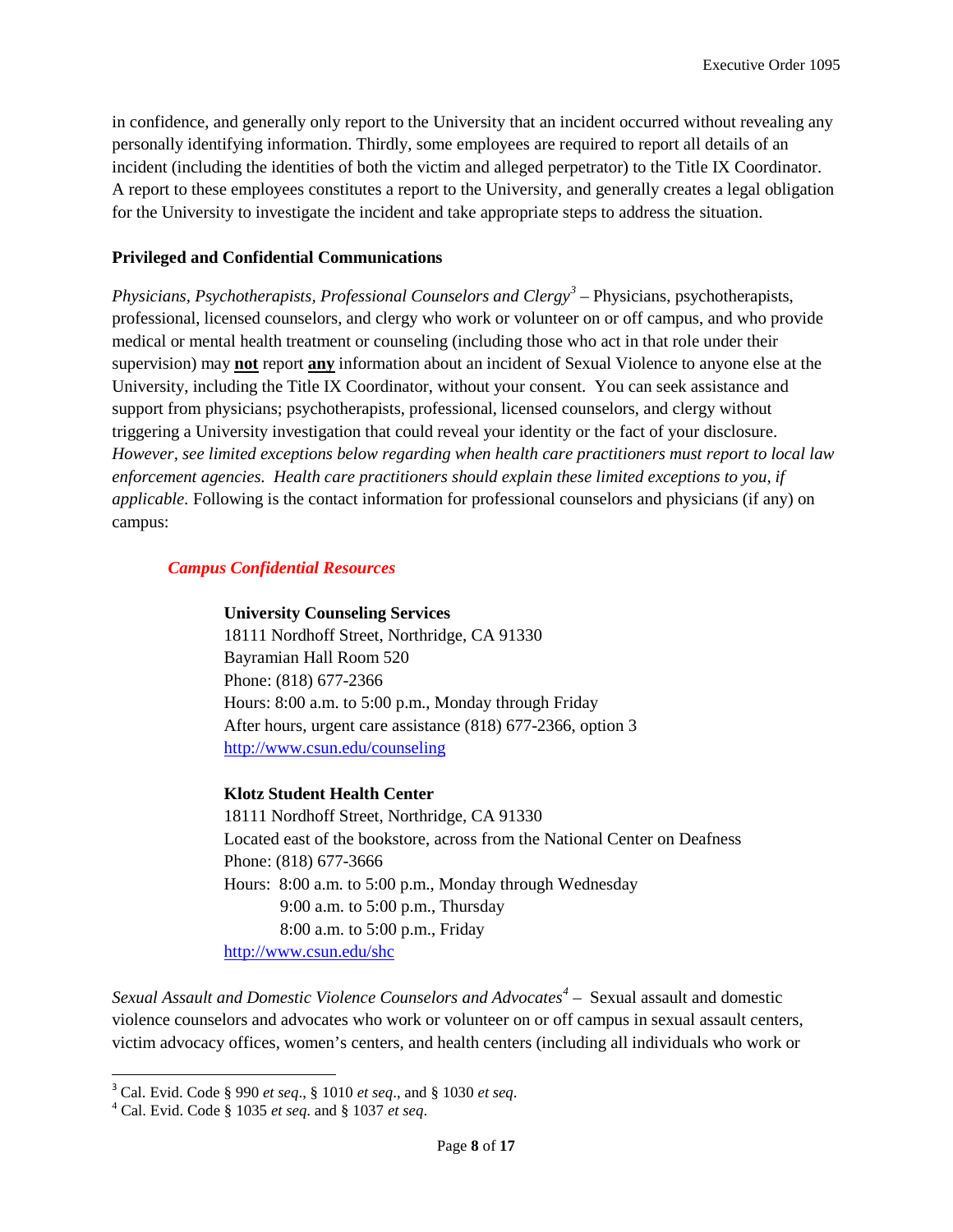volunteer in these centers and offices, as well as non-professional counselors or advocates, and those who act in that role under their supervision) may talk to you without revealing any information about you or the incident of sexual violence to anyone else at the University, including the Title IX Coordinator, without your consent. You can seek assistance and support from these counselors and advocates without triggering a University investigation that could reveal your identity or that you disclosed an incident to them. *However, see limited exceptions below regarding when sexual assault and domestic violence counselors and advocates must report to local law enforcement agencies. Counselors and advocates should explain these limited exceptions to you, if applicable.* Following is contact information for sexual assault and domestic violence counselors and advocates:

### *Campus Confidential Resources*

### **University Counseling Services**

18111 Nordhoff Street, Northridge, CA 91330 Bayramian Hall Room 520 Phone: (818) 677-2366 Hours: 8:00 a.m. to 5:00 p.m., Monday through Friday After hours, urgent care assistance (818) 677-2366, option 3 <http://www.csun.edu/counseling>

## **CSUN HelpLine**

(in conjunction with UCS and Associated Students, Inc.) Phone: (818) 349-HELP (4357) – ALL CALLS ARE CONFIDENTIAL Hours: 6:00 p.m. to 12:00 a.m., Sunday through Thursday 7:00 p.m. to 10:00 p.m., Friday and Saturday <http://www.csun.edu/helpline>

## *Off-Campus Confidential Resources*

**Strength United** (formerly Valley Trauma Center) 14653 Gault Street, Van Nuys, CA 91405 Phone: 24-Hour Support, Referral and Crisis Response Line (818) 886-0453 or (661) 253-0258 <http://www.csun.edu/eisner-education/strength-united>

## **Family Justice Center**

14653 Gault Street, Van Nuys, CA 91405 Phone: 24-Hour Support, Referral and Crisis Response Line (818) 886-0453 or (661) 253-0258 [http://www.csun.edu/eisner-education/strength-united/family-justice](http://www.csun.edu/eisner-education/strength-united/family-justice-center)[center](http://www.csun.edu/eisner-education/strength-united/family-justice-center)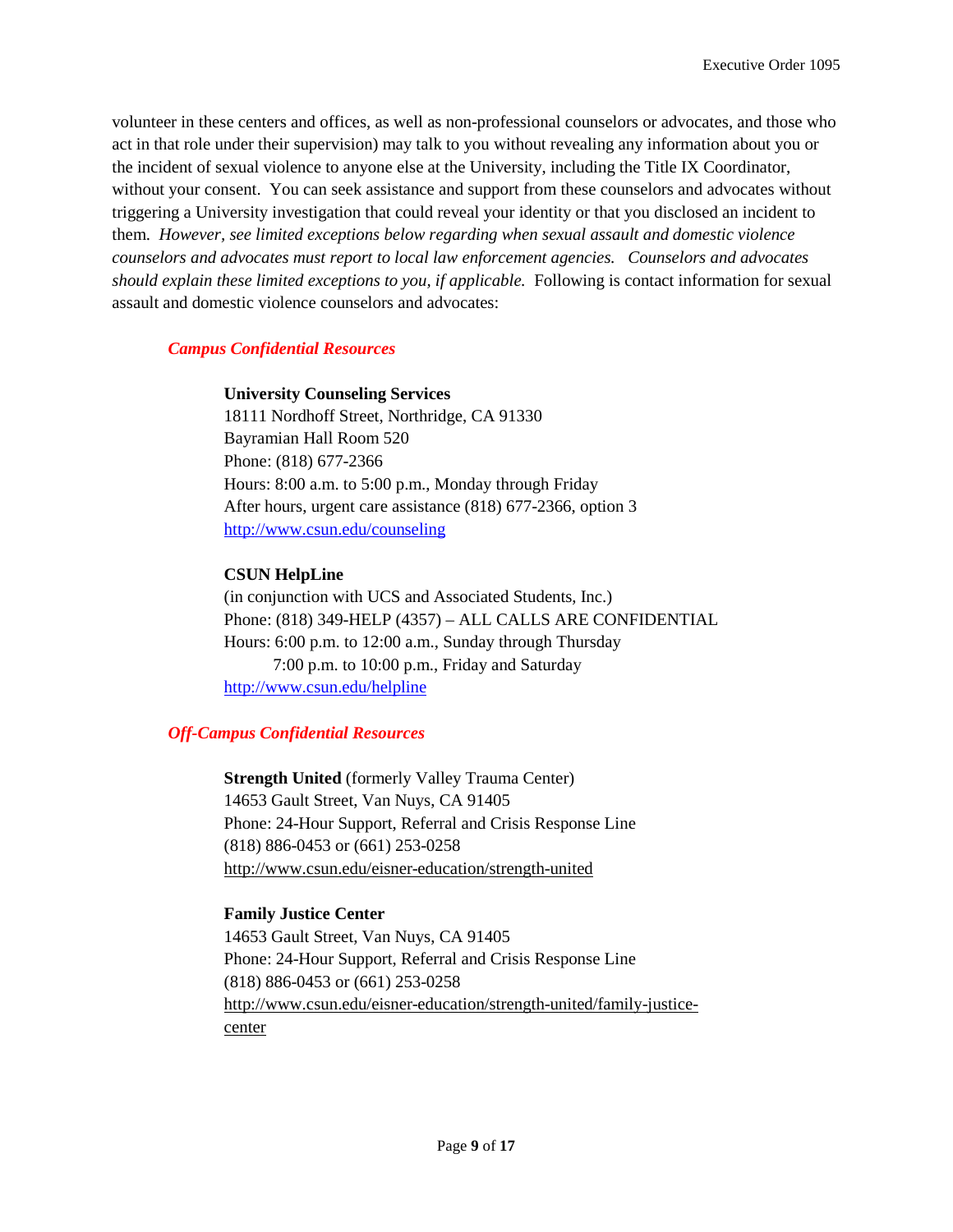**Santa Monica Rape Treatment Center** Santa Monica-UCLA Medical Center 1250 Sixteenth Street, Santa Monica, CA 90404 Phone: (310) 319-4000 [http://www.911rape.org](http://www.911rape.org/)

### **Peace Over Violence-Rape & Battery Hotline** Phone: 24-Hour Hotlines (213) 626-3393 or (310)-392-2381 or (626) 793-3385 [http://www.peaceoverviolence.org](http://www.peaceoverviolence.org/)

If you speak only to a physician, professional counselor, clergy member, sexual assault counselor, domestic violence counselor or advocate, you must understand that the University will be unable to conduct an investigation into the particular incident or pursue disciplinary action against the perpetrator, if you choose to maintain confidentiality.

Even so, these individuals will still assist you in receiving other necessary protection and support, such as victim advocacy, disability, medical/health or mental health services, or legal services. They may not, however, be able to assist you with University academic support or accommodations, or changes to University-based living or working schedules, or assist with adjustments to course schedules. Only the University and the Title IX Coordinator can assist with those matters (see below). A victim who at first requests confidentiality may later decide to file a complaint with the University or report the incident to the police, and thus have the incident fully investigated. These counselors and advocates can provide you with that assistance if you wish. These counselors and advocates will also explain that Title IX includes protections against retaliation, and that the University will not only take steps to prevent retaliation when it knows or reasonably should know of possible retaliation, but will also take strong responsive action if it occurs.

**EXCEPTIONS**: Under California law, any health practitioner employed in a health facility, clinic, physician's office, or local or state public health department or clinic is required to make a report to local law enforcement if he or she provides medical services for a *physical condition* to a patient/victim who he or she knows or reasonably suspects is suffering from (1) a wound or physical injury inflicted by a firearm; or (2) any wound or other physical injury inflicted upon a victim where the injury is the result of assaultive or abusive conduct (including Sexual Violence, Domestic Violence, and Dating Violence).<sup>[5](#page-9-0)</sup> This exception does *not* apply to sexual assault and domestic violence counselors and advocates. Health care practitioners should explain this limited exception to you, if applicable.

Additionally, under California law, *all* professionals described above (physicians, psychotherapists, professional counselors, clergy, and sexual assault and domestic violence counselors and advocates) are mandatory child abuse and neglect reporters, and are required to report incidents involving victims under

<span id="page-9-0"></span><sup>&</sup>lt;sup>5</sup> Assaultive or abusive conduct is defined to include a list of 24 criminal offenses, including Sexual Battery, incest, Rape, spousal Rape, abuse of a spouse or cohabitant, and any attempt to commit these crimes. Cal. Penal Code §§ 11160-11163.2.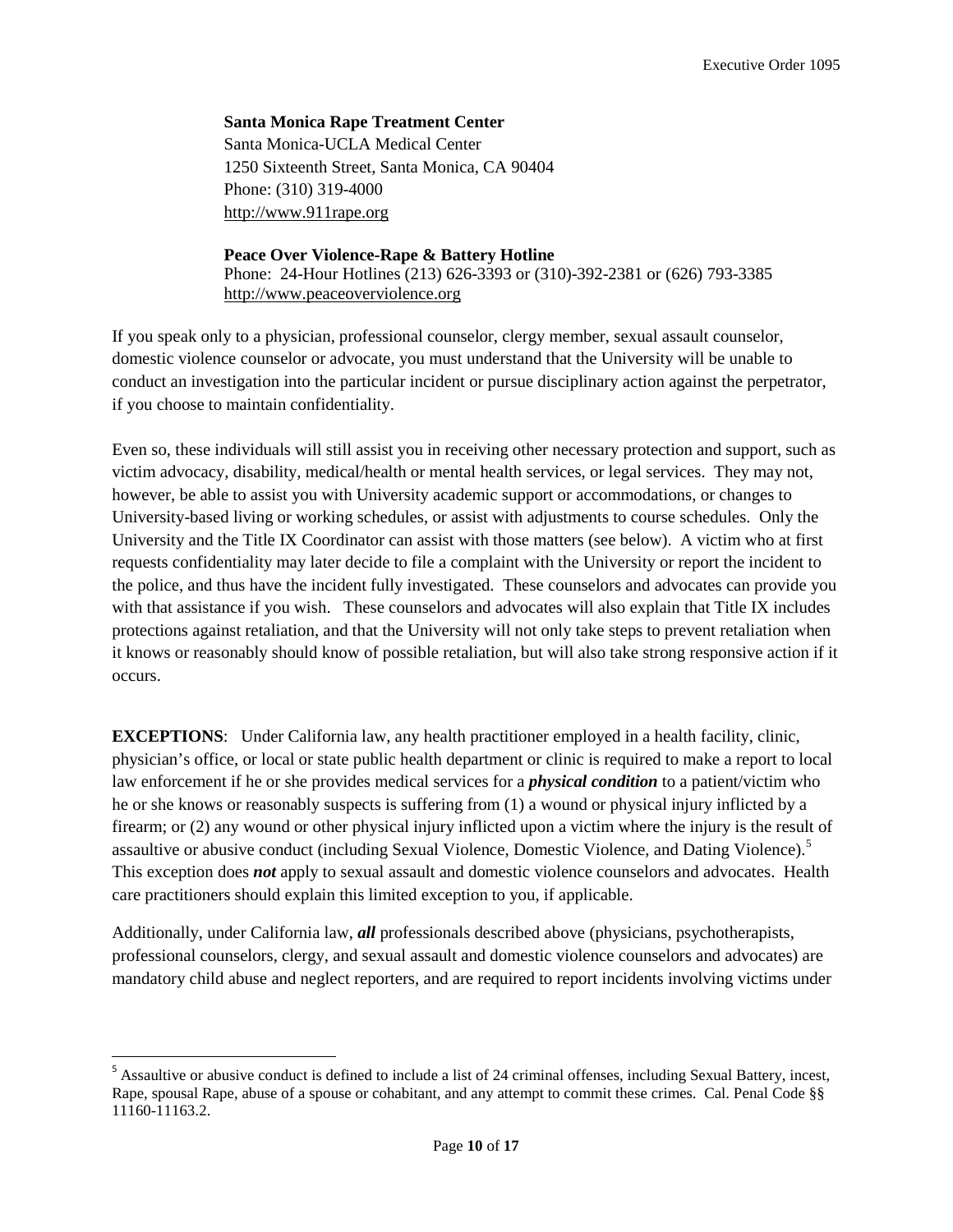18 years of age to local law enforcement.<sup>[6](#page-10-0)</sup> These professionals will explain this limited exception to you, if applicable.

Finally, some or all of these professionals may also have reporting obligations under California law to (1) local law enforcement in cases involving threats of immediate or imminent harm to self or others where disclosure of the information is necessary to prevent the threatened danger;<sup>[7](#page-10-1)</sup> or (2) to the court if compelled by court order or subpoena in a criminal proceeding related to the Sexual Violence incident.<sup>[8](#page-10-2)</sup> If applicable, these professionals will explain this limited exception to you.

## **Reporting to University or Local Police**

If you report to local or University Police about Sexual Violence, the police are required to notify you that your name will become a matter of public record *unless confidentiality is requested.*[9](#page-10-3) If you request that your identity be kept confidential, your name will not become a matter of public record and the police will not report your identity to anyone else at the University, including the Title IX Coordinator. University Police will, however, report the facts of the incident itself to the Title IX Coordinator being sure not to reveal to the Title IX Coordinator your name/identity, or compromise their own criminal investigation.

The University is required by the federal Clery Act to report certain types of crimes (including certain sex offenses) in statistical reports. However, while the University will report the *type* of incident in the annual crime statistics report known as the Annual Security Report, your name/identity will not be revealed.

## **Reporting to the Title IX Coordinator and Other University Employees**

Most University employees have a duty to report incidents of sexual violence when they are on notice of it. When you tell the Title IX Coordinator or another University employee about a sexual violence incident, you have the right to expect the University to take immediate and appropriate steps to investigate what happened and to resolve the matter promptly and equitably. *In all cases, we strongly encourage victims to report sexual violence directly to the Title IX Coordinator*.

As detailed above, all University employees *except* physicians, licensed counselors, sexual assault counselors and advocates, must report to the Title IX Coordinator all relevant details about any sexual violence incidents of which they become aware. The University will need to determine what happened – and will need to know the names of the victim(s) and the perpetrator(s), any witnesses, and any other relevant facts, including the date, time and specific location of the incident.

To the extent possible, information reported to the Title IX Coordinator or other University employee will be shared only with individuals responsible for handling the University's response to the incident. The University will protect the privacy of individuals involved in a sexual violence incident except as

<span id="page-10-1"></span><span id="page-10-0"></span><sup>&</sup>lt;sup>6</sup> Cal. Penal Code §§ 11164-11174.3; see also CSU Executive Order 1083 or any superseding executive order. <sup>7</sup> Cal. Evid. Code § 1024.

<span id="page-10-2"></span><sup>8</sup> Cal. Evid. Code § 1035.4.

<span id="page-10-3"></span> $9^9$  Cal. Penal Code § 293; Cal. Gov. Code § 6254(f).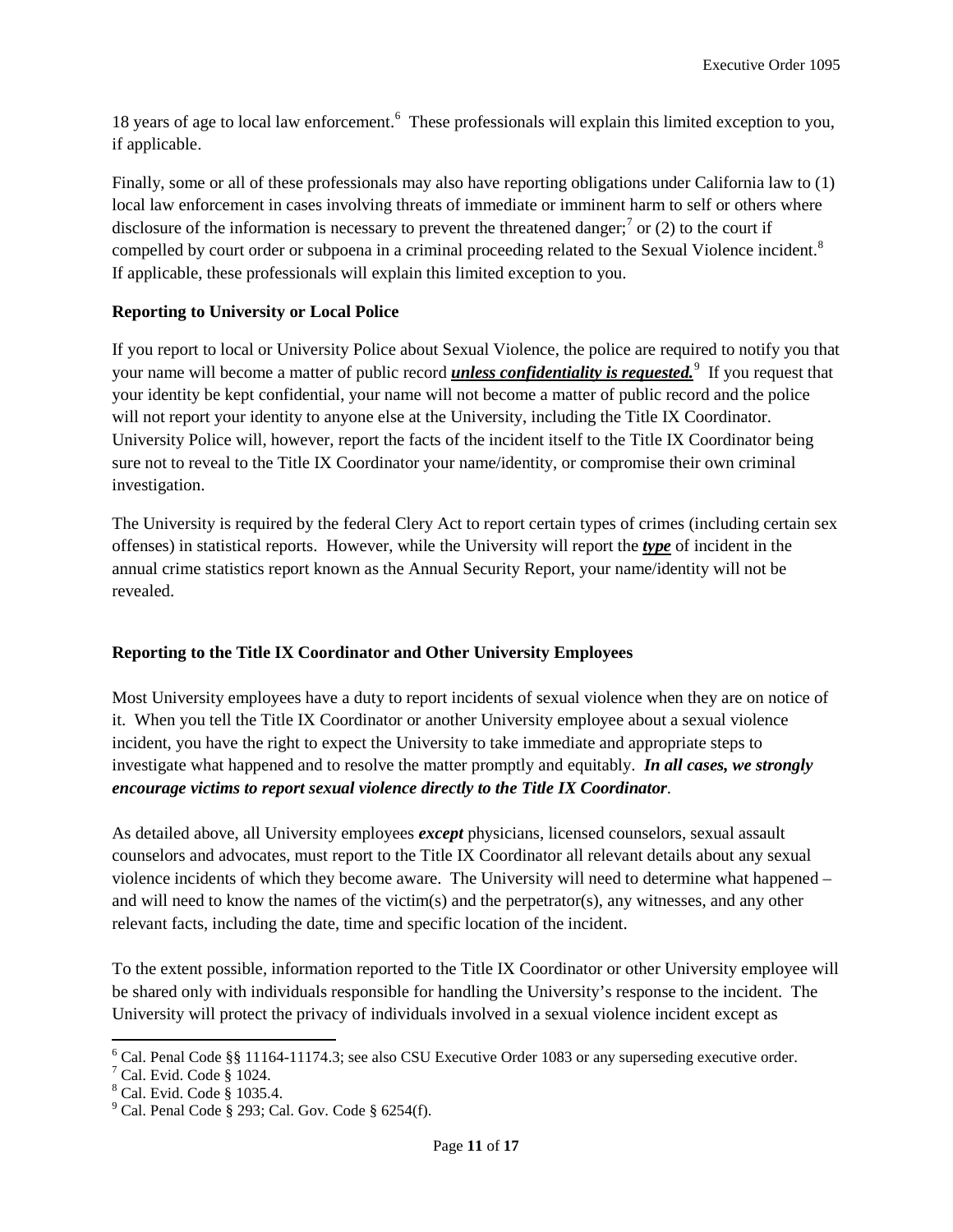otherwise required by law or University policy. A sexual violence report may result in the gathering of extremely sensitive information about you and other individuals in the campus community. While such information is considered confidential, University policy regarding access to public records and disclosure of personal information may require disclosure of certain information concerning a report of sexual violence. In such cases, efforts will be made to redact the records, as appropriate, in order to protect our identity and privacy and the privacy of other involved individuals.

The Title IX Coordinator can be reached at:

Susan Hua Director, Office of Equity & Diversity California State University Northridge 18111 Nordhoff Street, Northridge, CA 91330-8208 University Hall, Room 285 Phone: (818) 677-2077 E-Mail: susan.hua@csun.edu Hours: 8:00 a.m. to 5:00 p.m., Monday through Friday <http://www.csun.edu/eqd>

If you request of the Title IX Coordinator or another University employee that your identity remain completely confidential, the Title IX Coordinator will explain that the University cannot always honor that request and guarantee complete confidentiality. If you wish to maintain confidentiality or request that no investigation be conducted or disciplinary action taken, the University must weigh that request against the University's obligation to provide a safe, non-discriminatory environment for all students, employees and third parties, including you. Under those circumstances, the Title IX Coordinator will determine whether your request for complete confidentiality and/or no investigation can be honored under the facts and circumstances of the particular case, including whether the University has a legal obligation to report the incident, conduct an investigation or take other appropriate steps. Without information about your identity, the University's ability to meaningfully investigate the incident and pursue disciplinary action against the perpetrator may be severely limited.

The Title IX Coordinator will inform you prior to starting an investigation and will, to the extent possible, only share information with people responsible for handling the University's response. The Title IX Coordinator will remain mindful of your well-being, and will take ongoing steps to protect you from retaliation or harm, and work with you to create a safety plan. Retaliation against you, whether by students or employees, will not be tolerated. The University and Title IX Coordinator will also:

- Provide interim remedies requested by you, if they are reasonably available, regardless of whether you choose to report sexual violence to campus or local police;
- Assist you in accessing other available victim advocacy, academic support, counseling, disability, medical/health or mental health services, and legal assistance both on and off campus;
- Provide other security and support, which could include issuing a no-contact order, helping arrange a change of campus-based living or working arrangements or course schedules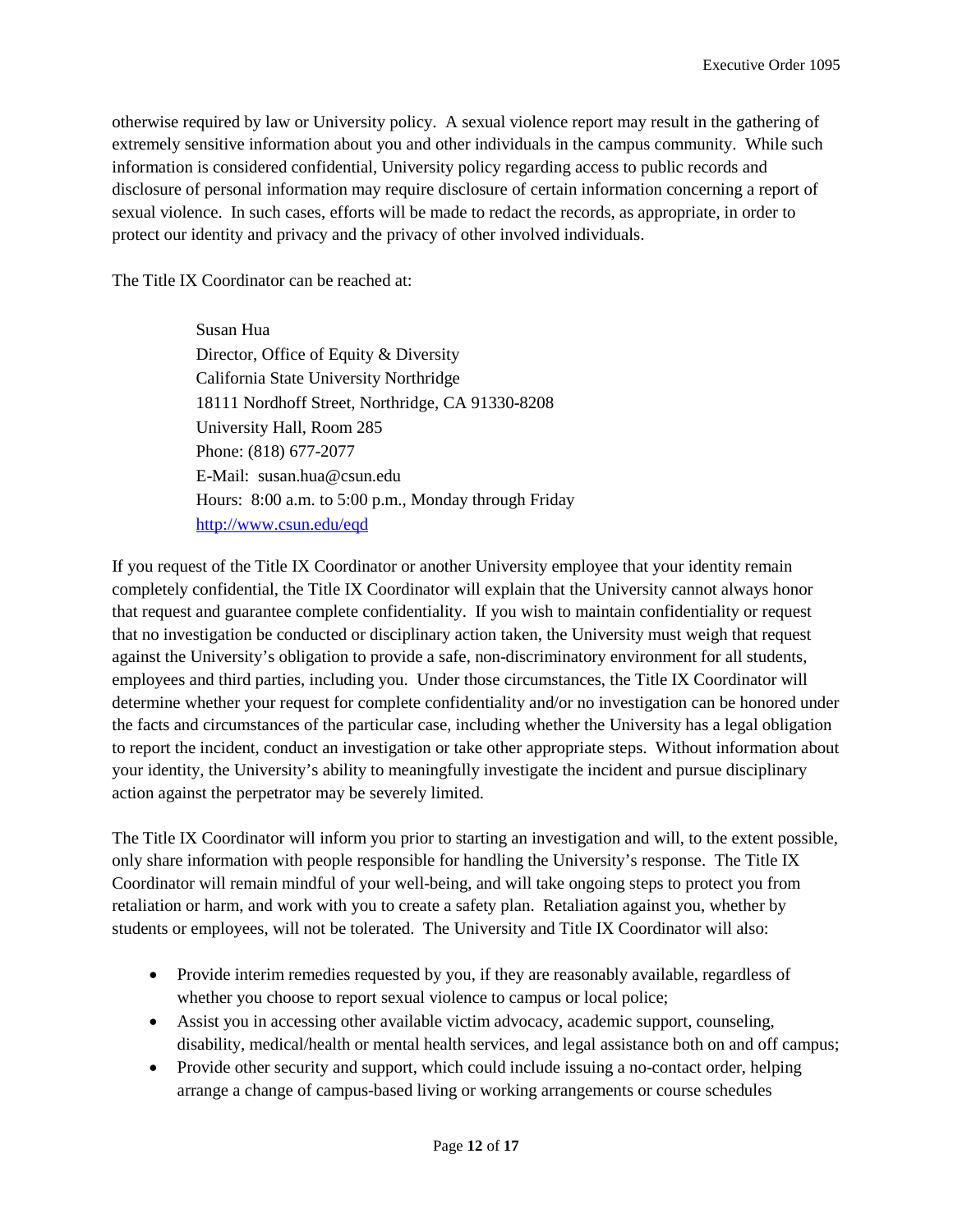(including for the perpetrator pending the outcome of the investigation) or adjustments for assignments, tests, or work duties; and

• Inform you of your right to report a crime to University or local police – and provide you with assistance if you wish to do so.

The University will not require you to participate in any investigation or disciplinary proceeding if you do not wish to participate.

The University will not generally notify parents or legal guardians of your report of sexual violence unless you are under the age of 18 or you provide the University with written permission to do so.<sup>[10](#page-12-0)</sup>

Under California law, and pursuant to University policy, all University employees, including the Title IX Coordinator, are mandatory child abuse and neglect reporters and should explain to victims under 18 years of age that they are required to report the Sexual Violence incident to the police.<sup>11</sup> However, the identity of the person who reports and the report itself are confidential and disclosed only among appropriate agencies. $12$ 

Because the University is under a continuing legal obligation to address the issue of sexual violence campus-wide, reports of sexual violence (including non-identifying reports) may also prompt the University to consider broader remedial action – such as increased monitoring, supervision or security at locations where the reported sexual violence occurred; increased education, training and prevention efforts, including to targeted population groups; conducting climate assessments/victimization surveys; and/or revising its policies and practices.

The Office of the Ombuds, if available on your specific campus, provides confidential, neutral and informal dispute resolution services, provides information about University policies and procedures, and makes referrals. However, in sexual violence cases, California law mandates that the Ombuds as well as all other University employees (except for physicians, licensed counselors, sexual assault counselors and advocates as discussed in the Privileged and Confidential Communications section of this policy above) report sexual violence incidents to the Title IX Coordinator.

**NOTE**: If the University determines that the perpetrator poses a serious and immediate threat to the campus community, a designated Campus Security Authority under the Clery Act may be called upon to issue a timely warning to the community. Any such warning will not include any information that identifies the victim.

## **AS A REPORTER, AM I PROTECTED FROM RETALIATION?**

Yes, University policies prohibit retaliation against a person who:

<span id="page-12-0"></span> $10$  If there is a health and safety issue (e.g., immediate threat to self or others), the University may notify parents or legal guardians, regardless of the victim's age, as allowed under the Family Educational Rights and Privacy Act (20 U.S.C. § 1232g).

<span id="page-12-1"></span><sup>&</sup>lt;sup>11</sup> Cal. Penal Code §§ 11164-11174.3; see also CSU Executive Order 1083 or any superseding executive order. <sup>12</sup> Cal. Penal Code § 11167(d).

<span id="page-12-2"></span>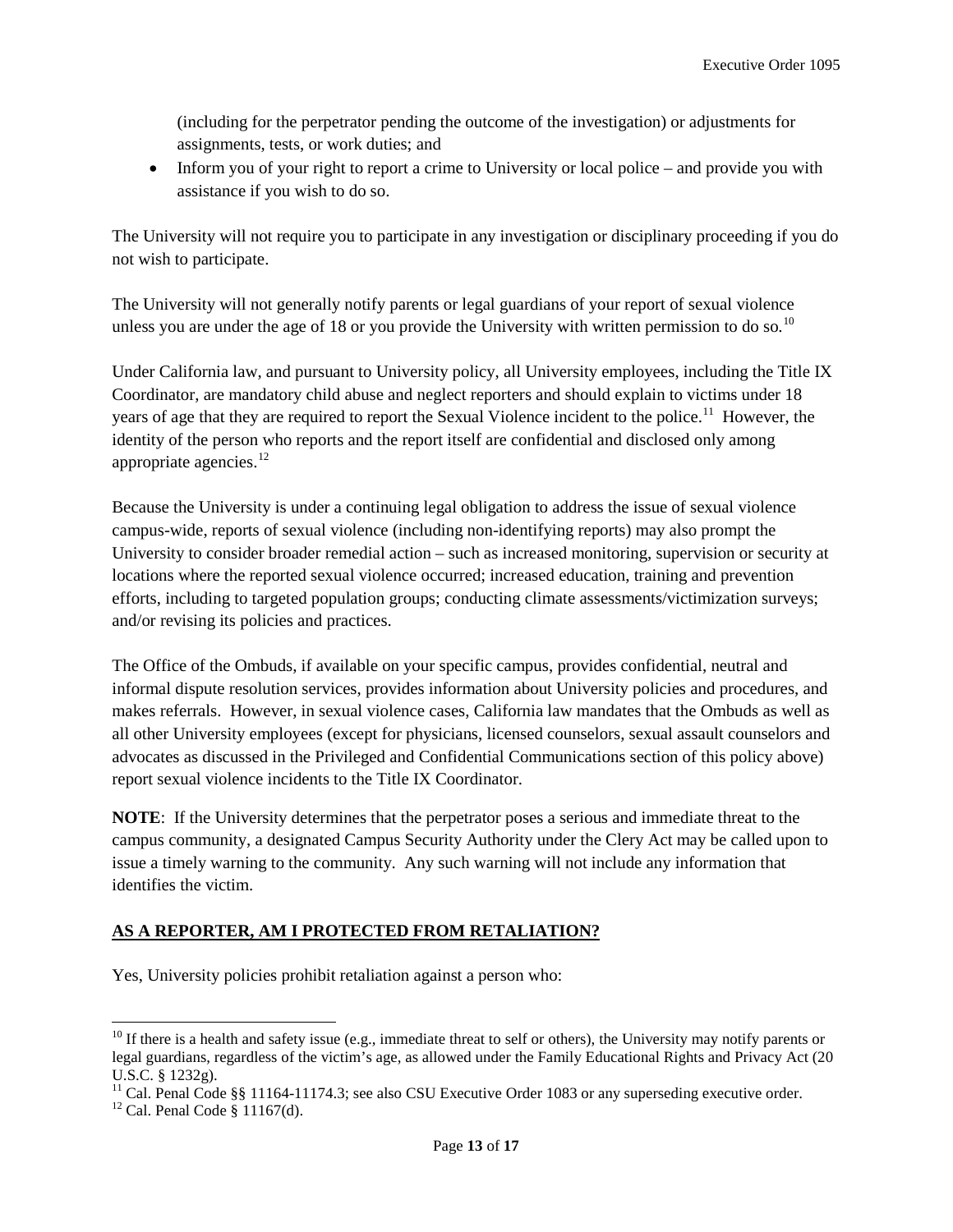- Reports sexual violence;
- Assists someone with a sexual violence; or
- Participates in any manner in an investigation or resolution of a sexual violence complaint.

No officer, employee or agent of the University shall retaliate, intimidate, threaten, coerce, or otherwise discriminate against any individual for exercising his/her rights or responsibilities. Retaliation includes threats, intimidation, reprisals, and/or adverse actions related to employment or education. Retaliation, if proven, is a violation of University policies and may result in discipline, up to and including termination of employment or expulsion from the University.

## **WHAT ELSE MIGHT HAPPEN IF I NOTIFY UNIVERSITY POLICE?**

Should you choose to notify University Police, you will be escorted to a safe place if necessary, and may be transported to a hospital or sexual response assault center for a medical exam. University police can also provide access to a confidential sexual assault advocate, if desired. First and foremost, the medical exam you receive from a hospital or sexual assault response center treats any physical injury or effect. The exam may include a vaginal and/or anal examination, testing, and prophylactic treatment for sexually transmitted infections and possible pregnancy.

Second, the medical exam properly collects and preserves evidence. Seeking a medical exam for treatment and evidence collection does not commit you to any particular course of action, and your medical records are confidential.

## **WHAT CSU PROCEDURES ARE AVAILABLE?**

The University has formal written procedures that provide for a campus investigation of reports of sexual violence, written findings sent to the accuser and the accused, and a review of the campus investigative findings by the CSU Chancellor's Office. The procedure for CSU employees and third parties is separate from, but similar to the procedure for CSU students.<sup>[13](#page-13-0)</sup> Your campus Title IX Coordinator can explain these procedures in detail.

At the conclusion of the University's complaint procedure, any employee or student found to have violated University policy against sexual violence will be subject to discipline. Discipline would be administered consistent with applicable collective bargaining agreements (for employees), University policies and legal requirements. *As the victim, you are not required to participate in any University disciplinary procedure and may choose not to be a part of it.* Disciplinary procedures for sexual violence will:

<span id="page-13-0"></span><sup>&</sup>lt;sup>13</sup> Executive Order 1096 (Systemwide *Policy* Prohibiting Discrimination, Harassment and Retaliation Against Employees and Third Parties and *Procedure* for Handling Discrimination, Harassment and Retaliation Allegations by Employees and Third Parties); Executive Order 1097 (Systemwide *Policy* Prohibiting Discrimination, Harassment and Retaliation Against Students and Systemwide *Procedure* for Handling Discrimination, Harassment and Retaliation Complaints by Students) Executive Order 1095 (Implementation of Title IX, the Campus SaVE Act, and Related Sex Discrimination, Sexual Harassment and Sexual Violence Legislation)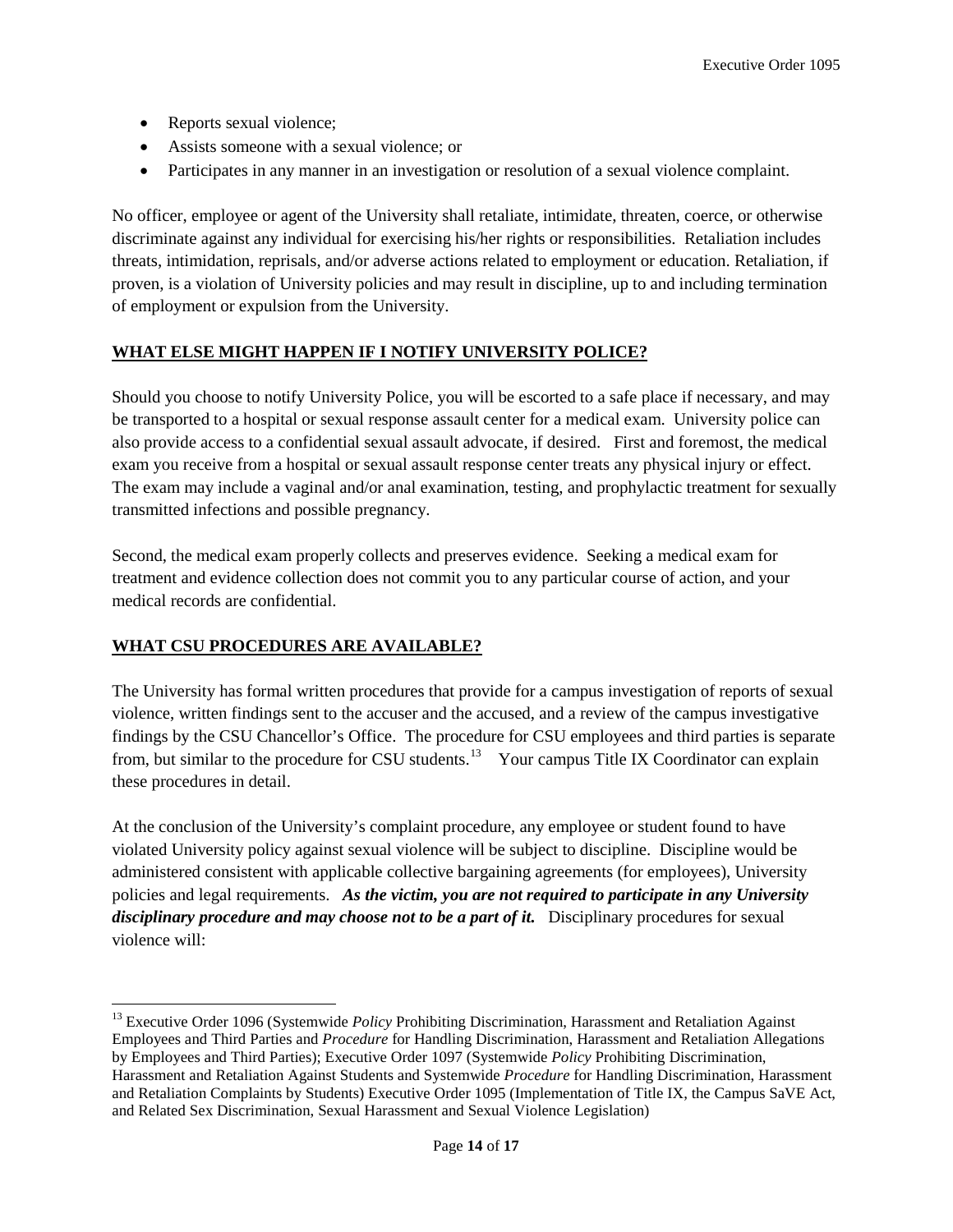- Provide a prompt, fair, and impartial process and resolution;
- Be conducted by officials who receive annual training on sexual violence and how to conduct a hearing process that protects the safety of victims and promotes accountability;
- Provide the accuser and the accused the same opportunity to be accompanied to any related meeting or proceeding by the advisor of their choice;
- Simultaneously inform the accuser and the accused in writing of:
	- o The outcome of the disciplinary proceeding;
	- o The University's procedures for the accused to appeal the results of the disciplinary proceeding;
	- o Any change to the disciplinary results that occurs prior to the time such results become final; and
	- o When disciplinary results become final.

## **WHAT ARE SEXUAL VIOLENCE, DATING VIOLENCE, DOMESTIC VIOLENCE, STALKING AND CONSENT?**

**Sexual Violence** is a form of Sexual Harassment and means physical sexual acts, such as unwelcome sexual touching, sexual assault, sexual battery, rape, domestic violence, dating violence, and stalking (when based on gender or sex), perpetrated against an individual against his or her will and without consent or against an individual who is incapable of giving consent due to that individual's use of drugs or alcohol, status as a minor, or disability.<sup>[14](#page-14-0)</sup> Sexual Violence may include physical force, violence, threat, or intimidation, ignoring the objections of the other person, causing the other person's intoxication or incapacitation through the use of drugs or alcohol, or taking advantage of the other person's incapacitation (including voluntary intoxication).

Men as well as women can be victims of these forms of Sexual Violence. Unlawful sexual intercourse with a minor (statutory rape) occurs even if the intercourse is consensual when the victim is under 18 years old, because the victim is considered incapable of giving legal consent due to age.

**Sexual Assault** is a form of Sexual Violence and is an attempt, coupled with the ability, to commit a violent injury on the person of another because of that person's gender or sex.<sup>[15](#page-14-1)</sup>

**Sexual Battery** is a form of Sexual Violence and is any willful and unlawful use of force or violence upon the person of another because of that person's gender or sex.<sup>[16](#page-14-2)</sup>

**Rape** is a form of Sexual Violence and is non-consensual sexual intercourse that may also involve the use of threat of force, violence, or immediate and unlawful bodily injury or threats of future retaliation and duress. Any sexual penetration, however slight, is sufficient to constitute rape. Sexual acts including intercourse are considered non-consensual when the person is incapable of giving consent because s/he is incapacitated from alcohol and/or drugs, is under 18 years old, or if a mental disorder or developmental or physical disability renders the person incapable of giving consent. The accused's relationship to the

<span id="page-14-1"></span><span id="page-14-0"></span><sup>&</sup>lt;sup>14</sup> See definition of Consent below.<br><sup>15</sup> Cal. Penal Code § 240.<br><sup>16</sup> Cal. Penal Code § 242.

<span id="page-14-2"></span>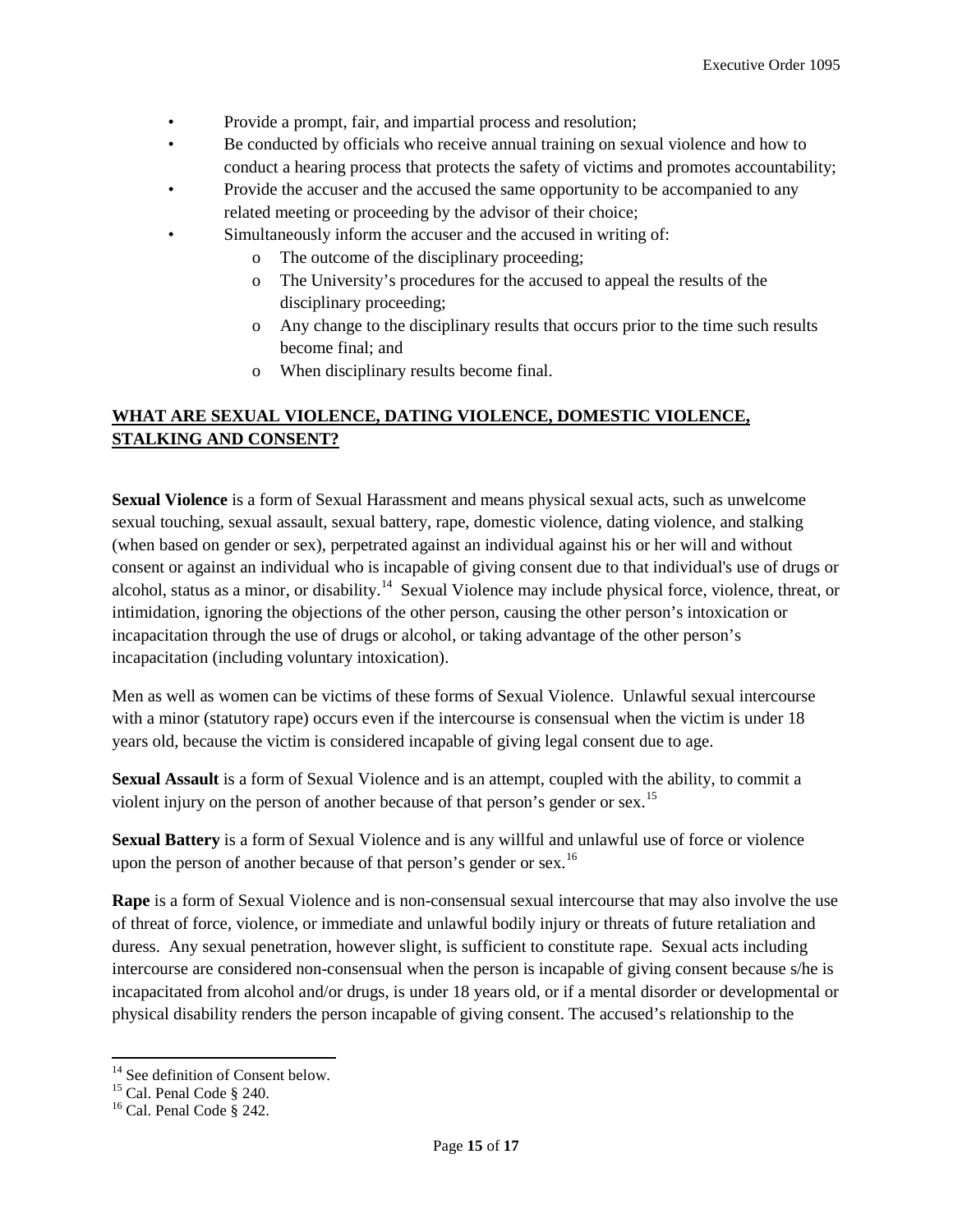person (such as family member, spouse, friend, acquaintance or stranger) is irrelevant.<sup>[17](#page-15-0)</sup> (See complete definition of Consent below.)

**Acquaintance Rape** is a form of Sexual Violence committed by an individual known to the victim. This includes a person the victim may have just met; i.e., at a party, introduced through a friend, or on a social networking website. See above for definition of Rape.

**Consent** means an informed, affirmative, conscious decision by each participant to engage in mutually agreed-upon sexual activity.

- Consent must be *voluntary*, and given without coercion, force, threats, or intimidation. Consent requires positive cooperation in a particular sexual act, or expression of intent to engage in that sexual act through the exercise of free will.
- Consent can be *withdrawn or revoked*. Consent to one form of sexual activity (or one sexual act) does not constitute consent to other forms of sexual activity (or other sexual acts). Consent to sexual activity given on one occasion does not constitute consent to sexual activity on another occasion. The fact that two people are or were in a dating or sexual relationship does not constitute consent to engage in sexual activity. There must *always* be mutual and affirmative consent to engage in sexual activity. Consent to a sexual act may be withdrawn or revoked at any time, including after penetration. The victim's request for the perpetrator to use a condom or birth control does not, in and of itself, constitute consent. Once consent is withdrawn or revoked, the sexual activity must stop immediately.
- Consent cannot be given by a person who is *incapacitated*. For example, a person cannot give consent if s/he is unconscious or coming in and out of consciousness. A person is *incapacitated* if s/he lacks the physical and/or mental ability to make informed, rational judgments. Examples of incapacitation include unconsciousness, sleep and blackouts. Whether an *intoxicated* person (as a result of using alcohol or other drugs) is *incapacitated* depends on the extent to which the alcohol or other drugs impact the person's decision-making capacity, awareness of consequences, and ability to make fully informed judgments. A person with a medical or mental disability may also lack the capacity to give consent.
- Being intoxicated by drugs or alcohol does not diminish a person's responsibility to obtain consent from the other party before engaging in sexual activity. Factors to be considered include whether the person knew, or whether a reasonable person in the accused's position should have known, that the victim did not give, or revoked, consent; was incapacitated; or was otherwise incapable of giving consent.
- Sexual intercourse with a minor is never consensual when the victim is under 18 years old, because the victim is considered incapable of giving legal consent due to age.

**Domestic Violence** is a form of Sexual Violence and is abuse committed against someone who is a current or former spouse, current or former cohabitant, someone with whom the abuser has a child, someone with whom the abuser has or had a dating or engagement relationship, or a person similarly situated under California domestic or family violence law. Cohabitant means two unrelated persons

<span id="page-15-0"></span><sup>17</sup> Cal. Penal Code §§ 261-263.